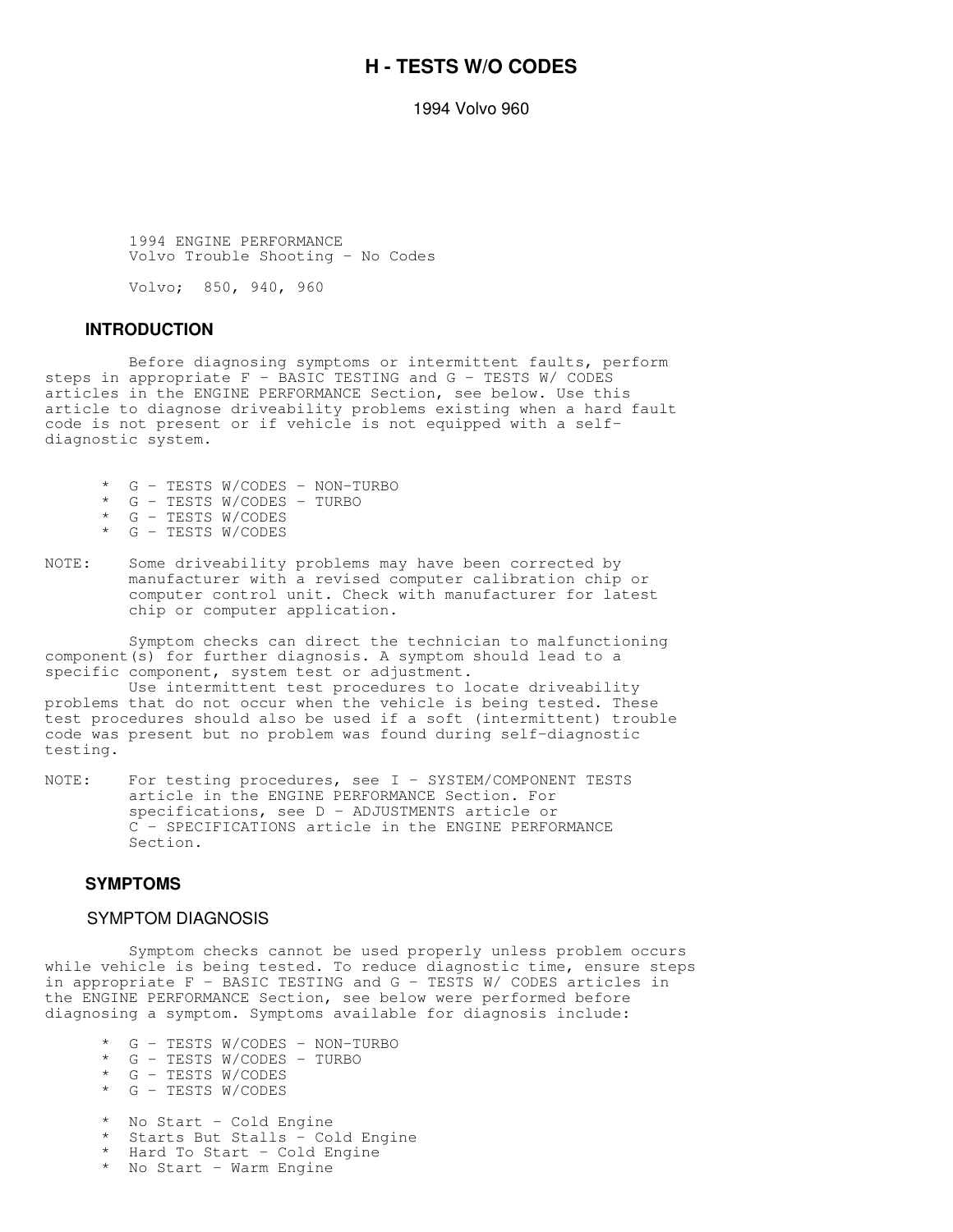- Erratic Idle Warm-Up
- **Backfiring**
- Incorrect Idle Speed
- Hesitation Acceleration
- Hesitation Coasting
- Knocking
- Engine Misfire
- Insufficient Engine Power
- Poor Fuel Economy
- Excessive HC and NOx

## NO START - COLD ENGINE

- Ensure battery is fully charged.
- Ensure spark plugs fire strong Blue/White spark.
- Check fuel pump fuse(s).
- Check in-line fuse to control unit (if applicable).
- Ensure ignition timing and fuel pressure are correct.
- Check fuel injectors.
- Ensure timing belt is not broken (if applicable).
- Check ground connections on intake manifold for control unit and power stage.
- Ensure ignition coil resistance is correct.
- Ensure rotor, distributor and plug wires are okay.
- Check ignition control unit.
- Check coolant temperature sensor and connector.
- Check throttle switch and connector.
- Check fuel control unit.
- Check engine speed sensor or Hall Effect sensor (turbo).
- Ensure power stage receives signal from ignition control unit.
- Check airflow sensor (if applicable).

### STARTS BUT STALLS - COLD ENGINE

- Check cold start injector (if applicable).
- Check coolant temperature sensor.
- Check ignition and sensor wires for proper connection.
- Check fuel injectors.
- Check throttle switch and connector.
- Check engine speed sensor or Hall Effect sensor (turbo).

# HARD TO START - COLD ENGINE

- Ensure spark plugs fire strong Blue/White spark.
- Check distributor.
- Ensure fuel pressure is correct.
- Check ignition timing.
- Check throttle switch and connector.

### NO START - WARM ENGINE

- Ensure fuel pressure is correct.
- Check for gasoline in oil.
- Ensure fuel injectors are not leaking.
- Check ignition and sensor wires for proper connection.
- Ensure spark plugs are not fouled.
- Check ignition and coil circuit.
- Check engine speed sensor or Hall Effect sensor (turbo).
- Check throttle switch and connector.
- Check idle valve. Ensure airflow arrow points in correct direction.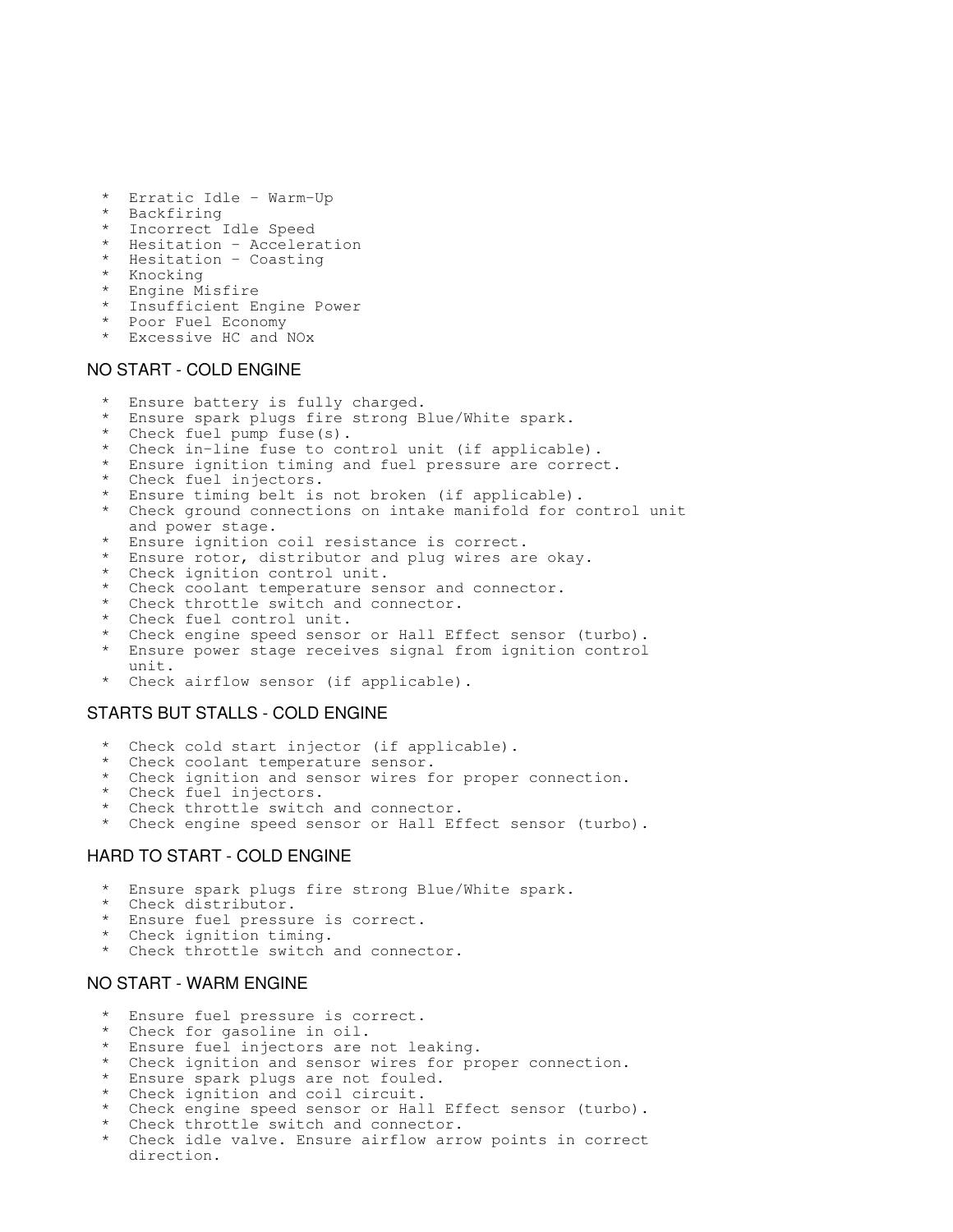### ERRATIC IDLE - WARM-UP

- Check throttle switch and connection.
- Check coolant temperature sensor and connection.
- Check idle (air) valve.
- Check air temperature sensor and mass airflow meter.
- Check coolant temperature sensor.
- Ensure spark plugs are not fouled.
- Check ignition and sensor wires for proper connection.
- Check idle valve. Ensure airflow arrow points in correct direction.
- Check distributor.
- Check ignition and coil circuit.
- Check intake system.
- Check engine speed sensor or Hall Effect sensor (turbo).
- Check throttle switch and connector.
- Check MAP sensor (if applicable).

## BACKFIRING

- Ensure ignition timing is correct.
- Ensure timing belt has not jumped.
- Check distributor.
- Check for gasoline in oil.
- Ensure fuel injectors are not leaking.
- Ensure spark plugs fire strong Blue/White spark.
- Check ignition and coil circuit.
- Check engine speed sensor.
- Check throttle switch and connector.
- Check exhaust system.

## INCORRECT IDLE SPEED

- \* Check fuel injectors.
- Check intake system for leaks.
- Check coolant temperature sensor.
- Check throttle switch and connector.
- Check idle valve. Ensure airflow arrow points in correct direction.
- Check distributor.

#### HESITATION - ACCELERATION

- Check fuel injectors.
- Check ignition and sensor wires for proper connection.
- Check distributor cap for moisture and carbon tracking.
- Ensure spark plug wires are okay.
- Ensure spark plugs are not fouled.
- Check MAP sensor (if applicable).
- Check throttle switch and connector.
- Check ignition and coil circuit.
- Check engine speed sensor or Hall Effect sensor (turbo).
- Check idle valve. Ensure airflow arrow points in correct direction.

# HESITATION - COASTING

- \* Check fuel injectors.<br>\* Check ignition and se
- Check ignition and sensor wires for proper connection.
- Check throttle switch and connector.
- Check engine speed sensor or Hall Effect sensor (turbo).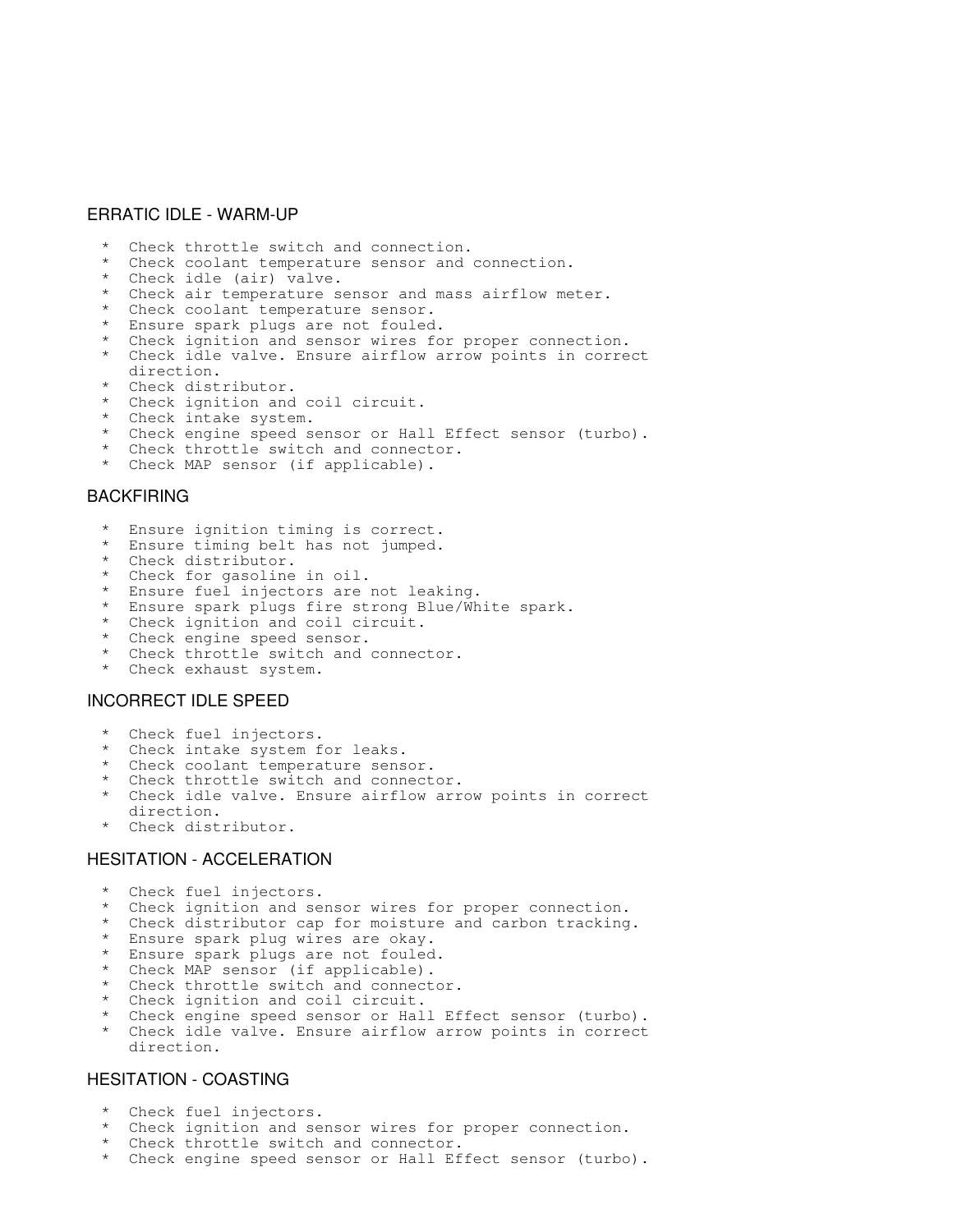- Check for gasoline in oil.
- Check idle valve. Ensure airflow arrow points in correct direction.

# **KNOCKING**

- Check ignition and coil circuit.
- Ensure spark plugs fire strong Blue/White spark.
- Check knock sensor.
- Check throttle switch and connector.
- Check ignition and coil circuit.
- Check engine speed sensor or Hall Effect sensor (turbo).
- Check MAP sensor (if applicable).

### ENGINE MISFIRE

- \* Check fuel injectors.
- Check ignition and sensor wires for proper connection.
- Check ignition and coil circuit.
- Check for gasoline in oil.
- Check intake and exhaust system.
- Check throttle switch and connector.
- Check for vacuum leaks.
- Check engine speed sensor or Hall Effect sensor (turbo).
- Check MAP sensor (if applicable).

#### INSUFFICIENT ENGINE POWER

- Check fuel injectors.
- Ensure fuel pressure is correct.
- Check airflow sensor (if applicable).
- Check for restricted exhaust.
- Check coolant temperature sensor.
- Check air temperature sensor.
- Check engine speed sensor.
- Check throttle switch and connector.
- Check ignition and coil circuit.
- Check MAP sensor (if applicable).
- Check engine speed sensor or Hall Effect sensor (turbo).
- Check intake and exhaust system.

## POOR FUEL ECONOMY

- Check for leaky fuel injectors.
- Ensure spark plugs are not fouled.
- Check for faulty oxygen sensor.
- Check throttle switch and connector.
- Check for poor wire connections and fouled spark plugs.
- Check engine speed sensor or Hall Effect sensor (turbo).
- Check for gasoline in oil.
- Check MAP sensor (if applicable).
- Check for malfunctioning intake system.

### EXCESSIVE HC & NOx

- Check for gasoline in oil.
- Check for leaky fuel injectors.
- Check for faulty oxygen sensor.
- Check ignition and sensor wires for proper connection.
- Check engine speed sensor.
- Check throttle switch and connector.
- Check intake system.